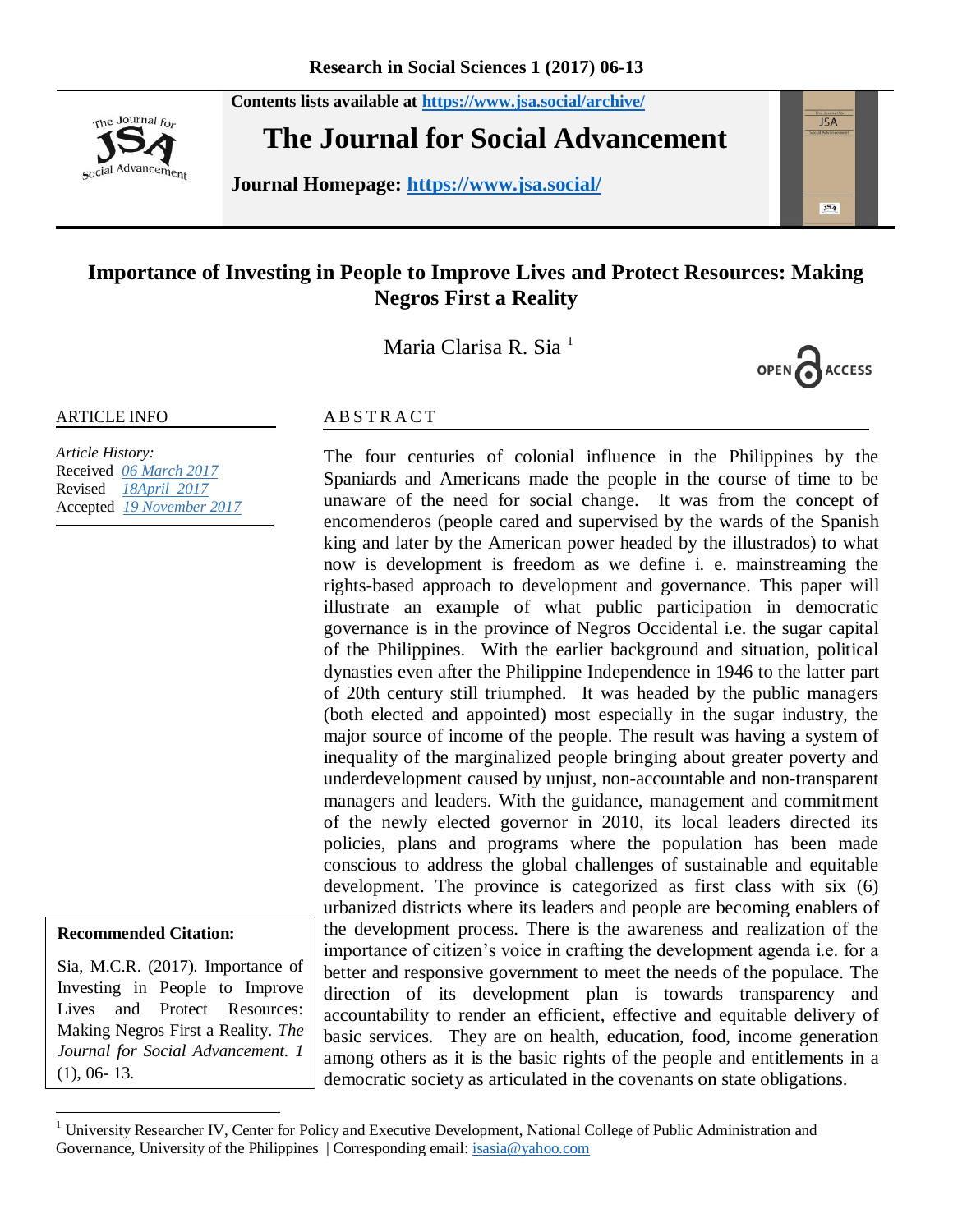# **Introduction**

The Philippine socio-administrative system during colonial period and still up to the present time is characterized by the landlord- tenant relations in managing the resources especially in the government setting. This system brings about lack of accountability causing the marginalization of the people to remain in poverty and without voice to articulate their needs and aspirations due to lack of measurement of efficiency and effectiveness. With experiences in development over time, the concept of governance using the rights-based perspective is continuously being integrated in a democratic socioadministrative system in the Philippines. This attempt has been the result of having full awareness for an increased freedom of the people in the 1990s. This vision could fully be realized only with full consciousness as to what freedom is if only the public officials become leaders of institutional change-having a participatory, accountable and transparent management of scarce resources for greater benefit of the population. This vision is clearly embedded in the strategy crafted in the latter part of 2000 i.e. NEGROS FIRST. It was developed because of the increase in family poverty incidence by 4.9 in 1997-2000 and 10.3 in 2003. In addition, surveys conducted in the succeeding years conducted by the National Statistics Office showed that there was an increasing trend in the annual poverty threshold because the purchasing power was weakening. The unequal distribution of economic benefits was brought about by the management of political dynasties in the immediate past.

**NEGROS FIRST strategy is** participatory development and governance management where the representatives of constituencies are involved in the development process yearly (assessment of policies, plan and programs) to experience an integrated and concerted efforts to transform them into an executive-legislative agenda. This direction follows the neoliberal principles and dimensions of development. As articulated by the people, " the present governor, Alfredo Maranon, is a humble man with sincerity, conviction, hard work, dedication and wisdom he gained through 40 years in public service to make now NEGROS FIRST a reality."

This vision is exemplified in Negros Occidental as a political battle cry of the governor and according to the local government officials, the crafting of such strategy was mostly based on the development problems and issues identified by the different sectors and departments at all levels of government. Negros Occidental as case in point in this paper is located in the northwestern part of Negros island in one of the sixteen (16) regions of the country. Western Visayas region is situated in the central part of the Philippine Archipelago which is rich in volcanic soil, ideal for agriculture. The capital city, Bacolod, has a total land area of almost 8,000 sq. kms. The province is approximately 37 kms. long from north to south with thirteen (13) cities and nineteen (19) municipalities.

This paper is aimed at exemplifying NEGROS FIRST as development and governance strategy to other provinces to improve development situation.

### **Methodology and Theoretical Foundation on Mainstreaming Development and Governance**

The paper which discusses the importance of" Investing in People to Improve Lives and Protect Resources: Making NEGROS FIRST a Reality" as premised on the strict adherence of sustainability and good governance principles. To establish the evidenced-based discussions on the subject matter, the following methodologies were adopted: document analysis, focused group discussion, key informant interview and policy Delphi. In most cases, the questions were directed on the implementation of policies, plans and programs for the development of human capital as well as on conservation, rehabilitation and protection of environment. Likewise, a number of discussions were focused on linkages established with different public and private entities regarding execution of programs and projects as well as advocacy activities. Regarding the theoretical foundation of this paper, it is established and an acceptable reality that in the Philippines as a developing country, it has not surmounted significantly in resolving problems in economic, social, administrative and political dimensions of development. Primarily, it is due to the persistence of poverty especially in infest pocket areas where a number of communities have no or little access to basic needs (health, education and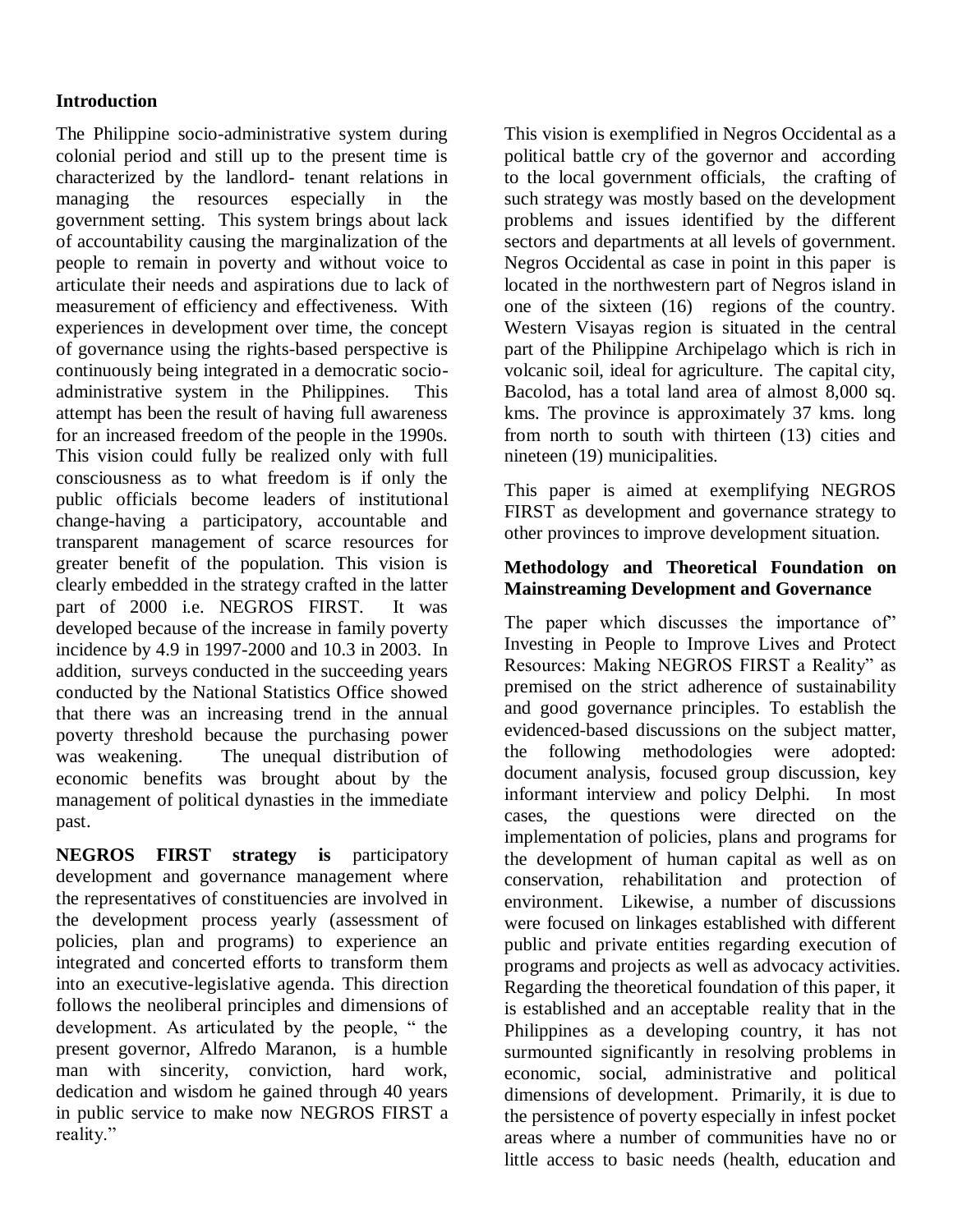livelihood opportunities) which are caused by failure of the people to receive adequate public goods and services and the problem of peace and order. Although there are indicators of growth in its economic activities, the country continues to suffer from huge debts both local and foreign as an offshoot of weak tax collection system and corrupt practices i.e. lack of transparency, accountability, voice or citizen participation, efficient and effective government performance. Though there are continuing efforts to institute relevant and responsive laws and reforms in the different dimensions of development, enforcement and administration of laws, rules and regulations remain a constraint to successful implementation. Most often it is caused by poor leadership and lack of political will as evidenced in lack of decisiveness in resolving issues, among others, in having unclear goals, targets not focused in setting priorities as well as poor streamlining of procedures. It is within this line of thought that a compelling good governance advocacy i.e. NEGROS FIRST message was executed in Negros Occidental to resolve primary problems caused by lack of information awareness and educational opportunities in the past. Thus greater attempt is focused on dissemination strategies or mechanism of which one of them is the human rights-based approach to development. This attempt has been adopted to ensure a more realistic and reliable transparent data for accountability and in measuring impact and effects of results and lastly, the presence of government bench marks for program timeliness, acceptability, alignment, harmonization, ownership and sustainability.

To conclude the theoretical foundation of this paper, the following perspectives are important for the development of well-being and progress:

• Good governance is important in development and preservation of resources of the government;

• Governance is not only for the government but it also involves various development actors at all levels (village to international) and sectors (civil society, non-government organizations, community organizations, academe, private, church and international partners) who manage resources and affairs i.e. quality and attributes of leadership, the governed, structure and processes; and,

• Building capacities guided by moral, integrity and ethical principles.

We have to take note that governance improvement would result to sustainability of processes and commitments to attain better and quality human development outcomes as it is the core component of empowerment towards reduction of poverty and inequality. Likewise, it would bring forth greater trust and confidence in the government structure to have an effective and efficient delivery of services. As an outcome, it would result to better standards in regulation, monitoring of performance to prevent corruption and establish greater credibility of the political and administrative leaders in a democratic society in the Philippines. As articulated by Noor (2007), poor governance definitely would threaten democratic stability and impede economic growth, these conclusions will be testified in the NEGROS FIRST to improve the welfare of its people and the mechanics to conserve, rehabilitate and preserve the resources of the government.

## **Literature Review**

In general, Twaddle (1996) discussed reforms internationally that he gave more importance on efficiency rather than effectiveness or equity. The author claimed that there was lack of coherent theoretical framework to understand the reforms although there were attempts to explain some theoretical ideas on timing, speed and direction of reform efforts throughout the world. There was the debate that the most important criteria were effectiveness i.e. measuring the degree to which the reforms worked to resolve the problem in its domain and the people it would serve. With regard to equity concerns, it was more on seeing that those in need had access to effective services than using the measurement of success. On the other hand, Wong, et al (1998) gave emphasis on decentralized planning and financing functions in promoting diversification of services as long as there is balanced of responsibility to address needs of people in the community and at the same time responding to equity issues and problems. In short, in formulating reforms it is critical to look into the political history and economic dimensions and the managers' perspectives in introducing reforms and new processes especially on why and how reforms are to be adopted and implemented.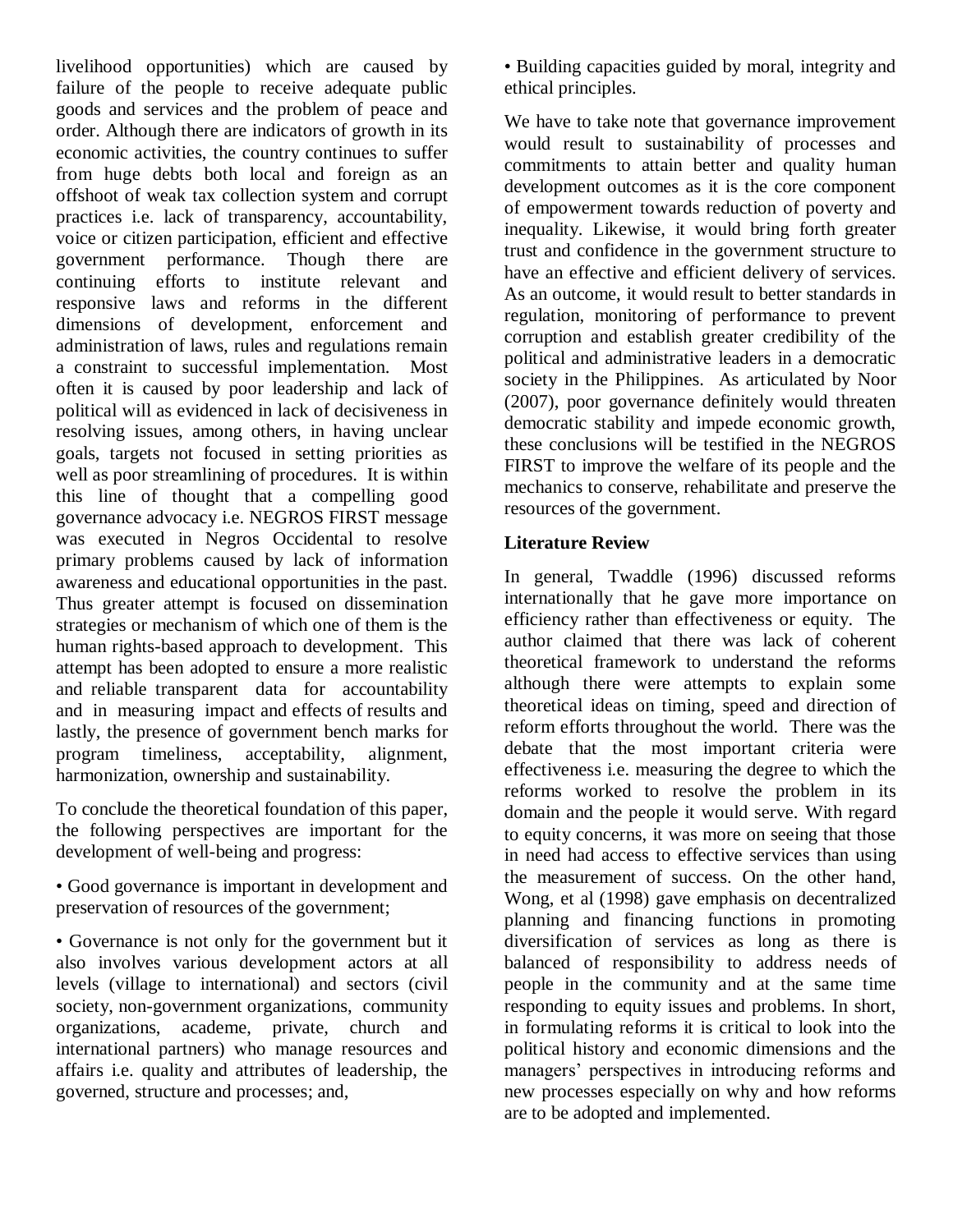### **Introduction of NEGROS FIRST**

With the situation of increasing trend in the poverty threshold in the 1080s, the government has intervened to help the poor by (1) encouraging and strengthening entrepreneurial ventures to increase the earning capacity of the people; and, (2) providing livelihood opportunities e.g. swine dispersal for backyard raisers and support to small, medium and micro enterprises through providing credit facility, product design, skills training, technology transfer and marketing assistance. Following the above-mentioned development agenda, it is envisioned to bring about income and employment opportunities to the low growth rate of the population of the province. This construct is based on the local leadership level of awareness that follows the Malthusian model where it asserts that an increase in population beyond the agricultural and natural resources production will bring about poor quality of life to its people because of the degradation of the environment. Likewise, negligence in developing human capital will bring about poor quality of life, thus, there is underdevelopment. All of the programs and projects of the present administration in Negros Occidental are in line with the NEGROS FIRST development agenda. The programs and projects were considered priority for the LGU because it is the "political" battlecry of the provincial governor "and according to the LGU officials, these are mostly based on problems and issues identified by the different sectors and departments of the provincial government. These programs are funded by the General Fund, IRA share of the province, economic enterprise fund, loans from banks, PDAF and financial assistance from foreign sources. The provincial government will expand its programs and projects in the next three years and the focus of these efforts are mostly financial strategies on ICT and economic enterprise. The three-year development agenda 2010-2012 as discussed earlier defines the response to the prevailing human rights conditions in Negros Occidental. It provides a framework for the key local government officials to adequately perform its obligations to provide development initiatives and measures to its constituencies (claimholders). The framework is for the populations t enjoy the right to life, health, food, water, education, among others for development is freedom.

The agenda addresses in a holistic perspective its policies, plans and programs that are seen as an indivisible body that includes civil, political, social, economic, cultural and collective rights. The normative content of the agenda encourages continuous struggle to realized that land utilization and population management are essential to be sustained so as the next generation would benefit from the right to development.

Specifically, the local officials are aware of their obligations to respect, protect and fulfill the rights of the population such as follows:

• Afford full protection of labor i.e. full employment and equality of employment opportunities as well as guarantee the rights of all workers to security of tenure, human condition of work and appropriate living wages. The workers are encouraged to participate in policy-making and decision-making processes that would protect their rights according to rule of law;

• Establish policies at all levels on adequate social security and services particularly related to full employment, rising standard of living and improved quality of life; and,

• Protect the rihts of the family. Women and children to have decent living and health including balanced and healthful ecology as provided in the policies on natural resources management, agricultural and economic development and education.

In short, the leaders and managers of the province of Negros Occidental clearly state their development agenda in accordance to the principle that human rights is for everyone and everywhere. Their vision for "NEGROS FIRST" is irrespective of age culture, faith, ethnicity, gender, sexual orientation and disability. That is towards wellbeing and progress of human capital.

## **Mid-Term Development Agenda of Negros Occidental 2010- 2013**

## **Population and Health Care and Educational Opportunities**

In 2010, the population of the province was almost 3M with a growth rate of only 1.15 in 2007. There was a increase to 1.44 as of 2013 due to the migration from different provinces searching for greener pasture, Regarding the health situation of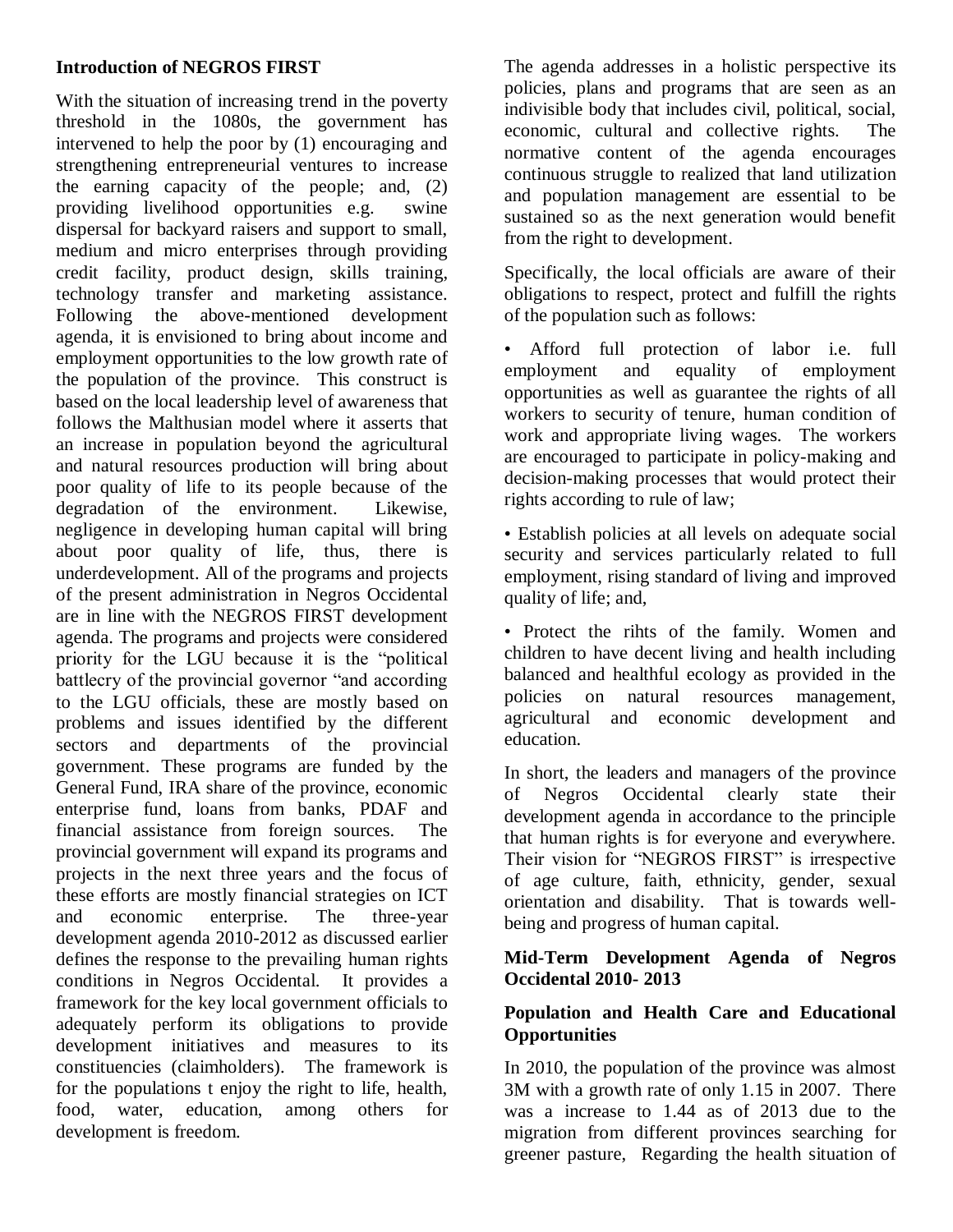the population, there has been a generally decline trend from 2008 to 2012 except a slight increase in the under-five mortality ratio, infant mortality ratio and maternal mortality ratio in some years. Other than those discussed later in the development thrusts and challenges, the following are directed towards the development of human capital and protection of rights to health and food:

• Optimum Health Care- As said that the nation's development lies on the health of its population to be productive and bring economic wealth to the country. This goal could be materialized by the province through:

•Establishment of health insurance program for the indigents where the local government will allocate a four percent of its internal revenue allotment for this purpose;

•Sustained upgrading of government hospitals facilities and services to decongest the regional hospital in Bacolod City and provincial hospital in Silay City;

•Boost public health preventive disease programs more than the curative aspect health delivery as well as bring health services to the underserved rural areas through medical-surgical missions.

•Social Services- the concentration given to these services to empower the population for social development, the programs is as follows:

•Programs for pre-school children and senior citizen;

•Reinforce youth development through responsible adolescence program;

•Promote responsible parenting and natural family planning program;

•Promote disaster risk programs for public safety; and

•Support national and local program efforts for peace and security because development is impossible if there is no peace every day.

•Strong Support for Education- It is a belief that education plays an important role in the economy development of a country. Thus, the local officials put impetus to the quality of education of her human capital through various investment programs in upgrading the capabilities of teachers and students through provision of scholarships and incentive packages both to the high school and college levels. Education will liberate the population from poverty and lessen the gap between the rich and the poor. Like the government promotes to tech-voc and entrepreneurial education to improve the quality of education of the provincial population.

### **Development Policies, Plans and Programming**

With NEGROS FIRST as flagship principle, strategy and value, its political and social development are based on the mandate of the government to follow the principles of good governance i.e. (1) increase level of participation of the people in the affairs of the government; and (2) transparent and accountable transactions through efficient and effective service delivery and responsive to needs of the people following the strict adherence to the rule of law. To exemplify these principles, the province spelled out its plans and programs in line with the following directional thrusts and prospects that respond to the needs of the population given adequate resources like trained manpower and availability of land:

- Strengthen Inter-Local Alliances as mandated in the Local Government Code of 1991;
- Promote transparency and accountability in all the affairs of the government from barangay (village), municipal, district to provincial level;
- Strengthen personnel and fiscal rules and regulations;
- Rationalize policies, systems and procedures on reform management for countryside development;
- Provide wider avenue for people's participation (local communities i.e. people's organization, non-government agencies, civil society and private partners) in mainstreaming policy development planning and programming as well as advocacy activities; and,
- Increase mobilization and networking activities with national and international agencies to secure funding for rural development projects.

**Development Thrusts and Challenges: Programs and Projects**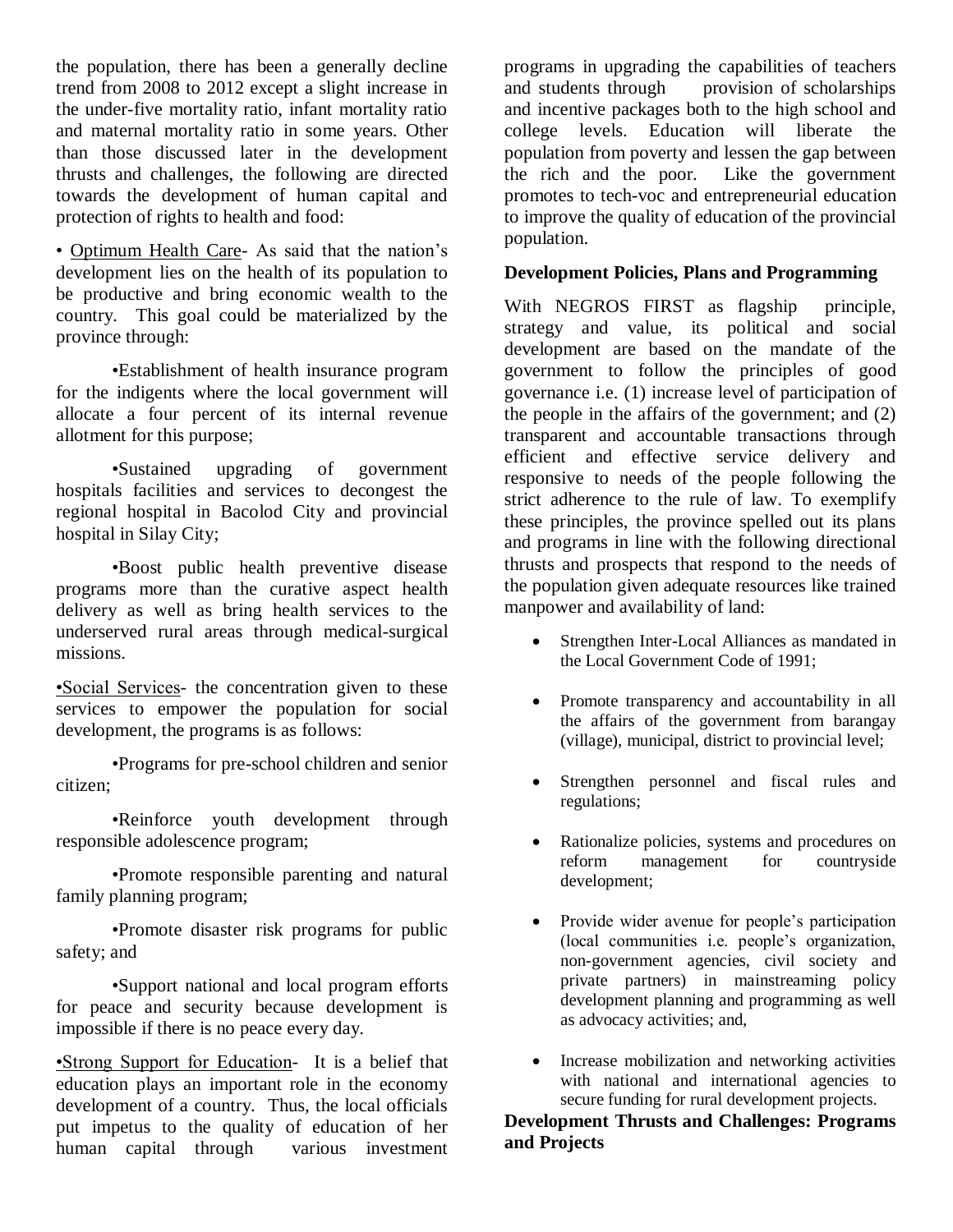All programs and projects of Negros Occidental are based on the Preamble of the Declaration on the Right to Development which states that the concern of the province is the constant improvement of the well-being of the populace and the individual stakeholders. The provincial development agenda from 2010-2013 was directed mainly on the following dimensions focusing on the enhancement of human capital and natural resource conservation. They were as follows:

- With regard to natural resources conservation, the government encourages strict adherence to ecologically sustainable and good governance principles through implementation of plans and programs that follow guidelines to boast economic development:
	- Sustain programs that conserve, rehabilitate and protect the environment i.e. increase forest cover from 4.7 to 9%, shift from reforestation to livelihood swamp projects and 44 has mangrove, and plant 1M trees both in upland and coastal areas and confiscate illegally sourced lumber and sacks of charcoal;
	- Strengthen linkage with different public and private entities for the protection of coasts, rivers to support coastal management that to enhance production of marine resources;
	- Promote judicious use of abundant water resources for irrigation and power sources through advocating protection of Visayan Sea as epicenter of the marine biodiversity;
	- Strengthen advocacies on climate change response and solid waste management; and,
	- Strict adherence to zoning laws specifically to enforce forest laws in 11 LGUs and establish Alliance Board-Coastal Law enforcement and develop mechanisms to generate P40M in taxes/regulatory fees/fines/penalties and to strengthen strategies in solid waste management plan and implementation
- Food Security- When rice sufficiency is attained for the population in 2013, the focus after is food security at the household level. This is to be through encouragement of backyard vegetable, poultry, livestock and dairy production not only for

food consumption but also for income generation. In addition, the concentration of development are also on the following:

- Improve pre and post harvest facilities in the production of high value crops like corn, mango, banana, pineapple, coffee, soybean, pili, rubber, coconut and abaca. Vegetable crops are to be produced such as carrots, cabbage, celery, lettuce, squash, sweet pepper, *ampalaya, mongo*, radish, *pechay*  among others;
- Implement more communal irrigation system tapping the source of the six river system and strengthen aquaculture fish production in aquamarine sources;
- Enhance capabilities of farmers and fisher folks by pursuing pursue thrusts towards organic farming.
- There are different income generation and employment opportunities schemes promoted as follows:
	- Registration of economic enterprise units to garner cash and non-cash revenues coming from tourism projects as well as from the micro, small and medium enterprises at the countryside;
	- Livestock project (sheep and cattle) as second major industry next to sugar is encouraged as supplemental livelihood to reduce incidence of poverty;
	- Establishment of 10 organic villages to provide organic and backyard vegetable garden products including distribution of quality seeds to market i.e. making Negros Occidental as the country's leader in organic agriculture;
	- Conversion of portion of the a sports complex into a commercial center that would boost the economy through the following: (1) Negros First Cyber center that would provide more or less 5,000 BPO jobs and the complex to generate at least P50M annual rent income sufficient to pay its loan for its construction and development, and (2) cheap rent dormitory for out-of-town students; and
	- The government is continuously improving and regulating its tourist facilities with the private sector for tourism sustainability and to boost investments;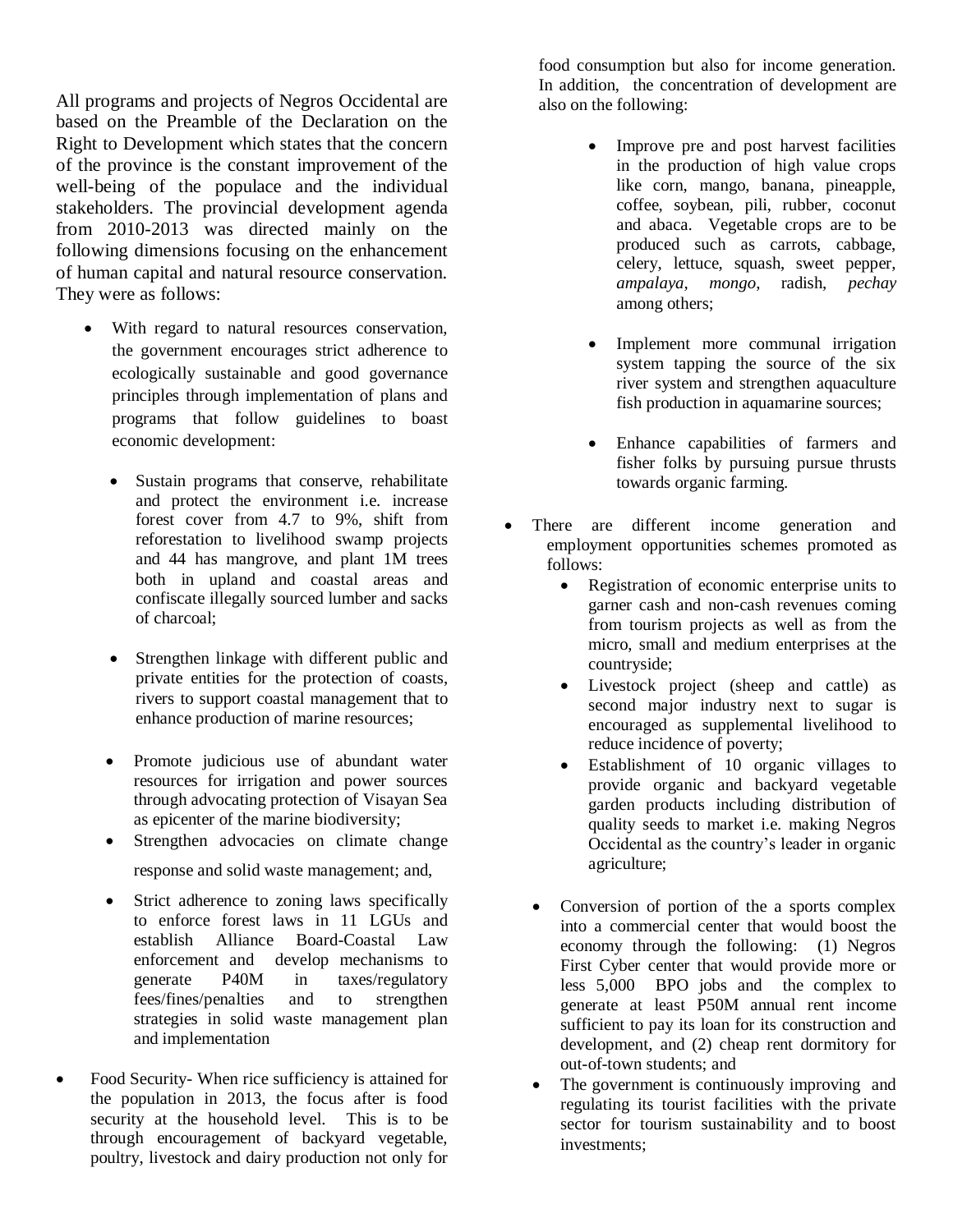ICT Utilization- To improve the provincial website, the use of ICT was maximized for interactive or electronic governance with the aim of making it as a vehicle for people's access to provincial government information of its plans and activities to the local level. Many government agencies and local government units have developed their websites to offer specific services to the public online. In addition the government procurement system encourages feedback mechanism to promote<br>good governance principles of participation. good governance principles of participation, accountability and transparency. In addition, the ICT utilization increases the people's readiness to avail of opportunities in the ICT industry e.g. trainings to enhance their capacity conducted in the Negros Occidental Language and Information Technology Center (NOLITC).

#### **Factors that Contributed to Development and Governance**

- A. Leadership, Management and Commitment The government at local level management based their development agenda and actions on the leadership style of the local chief executives and other local government officials from the provincial to the *barangay* levels. They determine priorities and strategies for development through annual planning workshops where they are active in crafting laws and policies as an output of the executive legislative agenda. They manage the government affairs in accordance with the provisions of the Citizen Charter to for collaborative partnership following the principles of transparency and accountability. They exemplify good governance by having the attitude and practice of collaborative partnership among the component local government units, non-government organizations and peoples' organization in implementing priority development projects. District legislators in the six districts are visible as claimed by their constituents whenever there is no session in Congress. Likewise, a number of times they concentrate on constituent service and district projects. Some of them are active in policy making as they are advocates of local interests.
- The local officials are clear in their mission and values that human rights protection are not only for the people who are active subjects and that rights are not privileges bestowed at the pleasure of the government. To them accountability and transparency are principles that allow everyone to see and know the affairs of the government

especially in decision making processes, formulating policies and defining goals and objectives. The local officials are clear in their mission and values that human rights protection is not only for the people who are active subjects and that rights are not privileges bestowed at the pleasure of the government. To them accountability and transparency are principles that allow everyone to see and know the affairs of the government especially in decision making processes, formulating policies and defining goals and objectives.

#### **Fiscal Autonomy**

Good afternoon!!!I will email to you this portion later. I will go home now. I will for the meantime fix my things to bring to Banglades

The LGUs need finances to fulfil the development agenda the leaders and managers have set as they are the duty bearers to respect, protect and fulfil its obligations to its claimholders. The finances may come in varied sources from the national government and from the LGUs raised income based on laws on local revenues and generations. One of the sources is the IRA which is being used to fund the different development programs and projects over the years. In most cases, it is 50-90% of the total budget. In the case of Negros Occidental, good governance principles is being followed in the fund utilization so as the programs and projects would be sustainable i.e. to realize the provincial vision and missions. Its mandate is for the improvement of its land and quality of population it has for the future generation. Lastly, the local government ensures that its development thrusts and challenges would have positive effects and impact not only to its population but also for the country's general welfare and progress. This attempt is being done through formulation of sound laws and policies on planning and programming.

#### **Conclusion on Development and Governance in Negros Occidental**

As such, the paper concludes the dream of the country having democratic stability as exemplified in what NEGROS FIRST has been achieving for Negros Occidental. It is expressed in the writing of Dr. Jose Abueva on "Building "The Good Society" We, Filipinos, May Want" that spelled out the social transformation that we must bring about to fulfill our vision of development and governance in a democratic society, i.e.